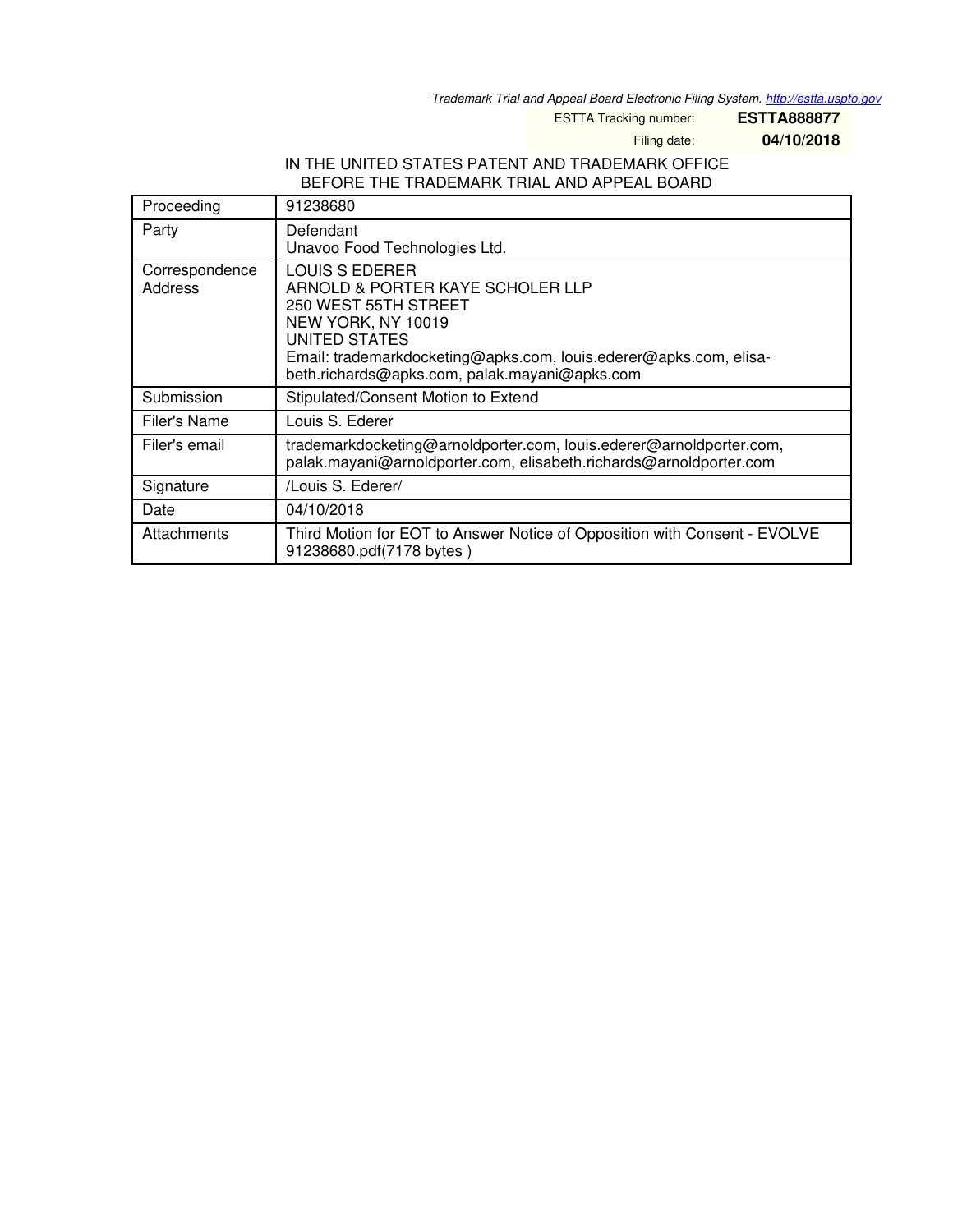### **IN THE UNITED STATES PATENT AND TRADEMARK OFFICE TRADEMARK TRIAL AND APPEAL BOARD**

In the Matter of Application Serial No. 86953352 Filed: March 25, 2016 Published in the *Official Gazette* on July 4, 2017 For the mark: EVOLVE

|                               | x |                          |
|-------------------------------|---|--------------------------|
| CytoSport, Inc.,              |   |                          |
| Opposer,                      |   | OPPOSITION NO.: 91238680 |
| V.                            |   |                          |
| UNAVOO FOOD TECHNOLOGIES LTD, |   |                          |
| Applicant.                    |   |                          |
|                               |   |                          |

-------------------------------------------------------------- x

### **MOTION FOR EXTENSION OF TIME TO ANSWER NOTICE OF OPPOSITION WITH CONSENT**

The deadline to Answer is currently due on April 12, 2018. Unavoo Food Technologies

Ltd. ("Applicant") requests that such date be extended for thirty (30) days, or until May 12,

2018, and that all other dates be reset accordingly as listed below.

Time to Answer: 05/12/2018 Deadline for Discovery Conference: 06/11/2018 Discovery Opens: 06/11/2018 Initial Disclosures Due: 07/11/2018 Expert Disclosures Due: 11/08/2018 Discovery Closes: 12/08/2018 Plaintiff's Pretrial Disclosures: 01/22/2019 Plaintiff's 30-day Trial Period Ends: 03/08/2019 Defendant's Pretrial Disclosures: 03/23/2019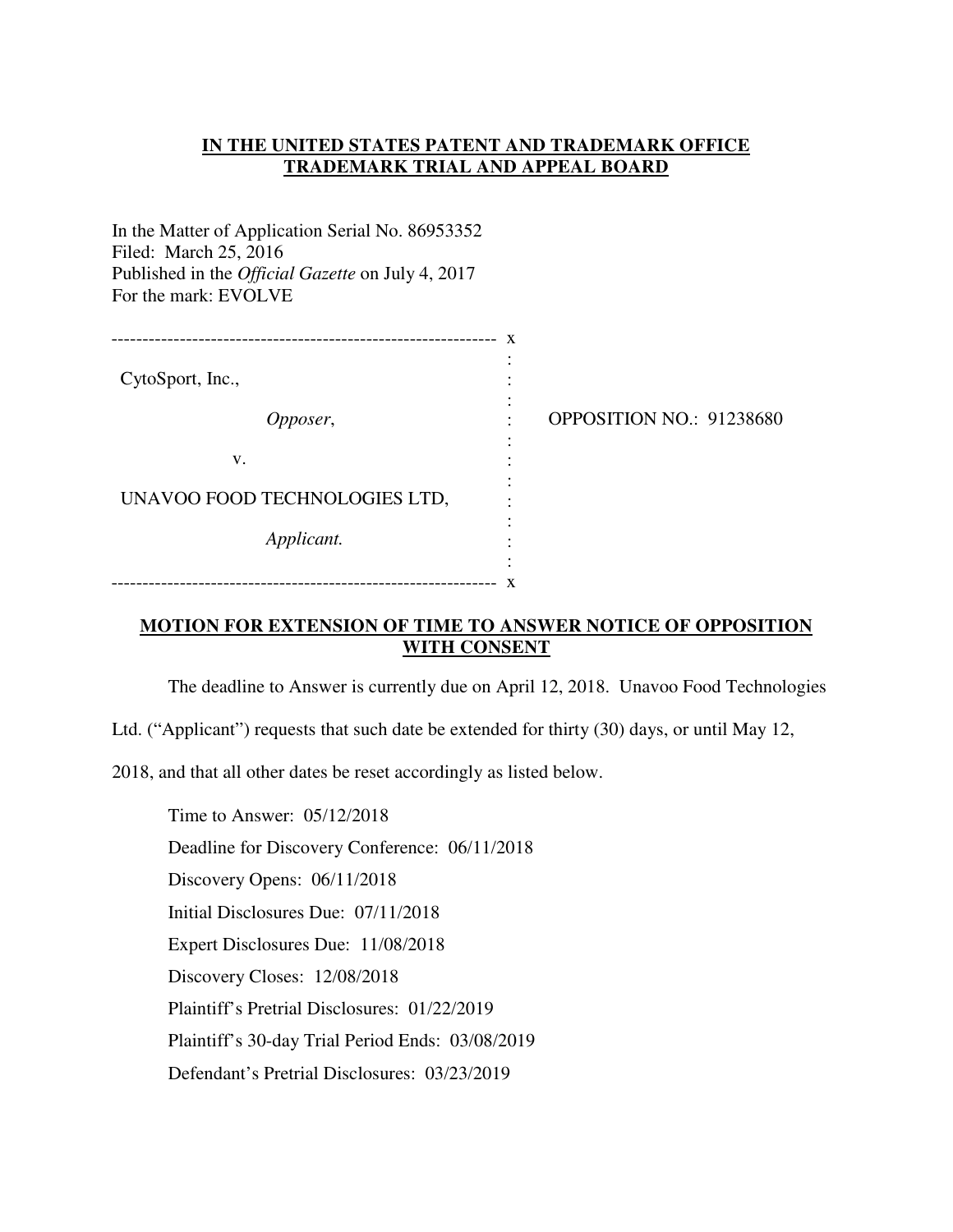Defendant's 30-day Trial Period Ends: 05/07/2019 Plaintiff's Rebuttal Disclosures: 05/22/2019 Plaintiff's 15-day Rebuttal Period Ends: 06/21/2019 Plaintiff's Opening Brief Due: 08/20/2019 Defendant's Brief Due: 09/19/2019 Plaintiff's Reply Brief Due: 10/04/2019 Request Oral Hearing (optional) Due: 10/14/2019

Applicant requests this extension on the grounds that the parties are engaged in

settlement discussions.

Applicant has secured the express consent of CytoSport, Inc. ("Opposer"), for the extension and resetting of the dates requested herein.

The undersigned hereby certifies that a copy of this paper has been served upon counsel for the Opposer, at counsel's address of record, by First Class Mail and email on this date.

Dated: April 10, 2018 Respectfully submitted,

## ARNOLD & PORTER KAYE SCHOLER LLP

By: /Louis S. Ederer/ Louis S. Ederer  $250$  West  $55<sup>th</sup>$  Street New York, New York 10019 Telephone: (202) 942-000 Fax: (202) 942-5999 louis.ederer@arnoldporter.com trademarkdocketing@arnoldporter.com *Attorneys for Applicant Unavoo Food Technologies Ltd.*